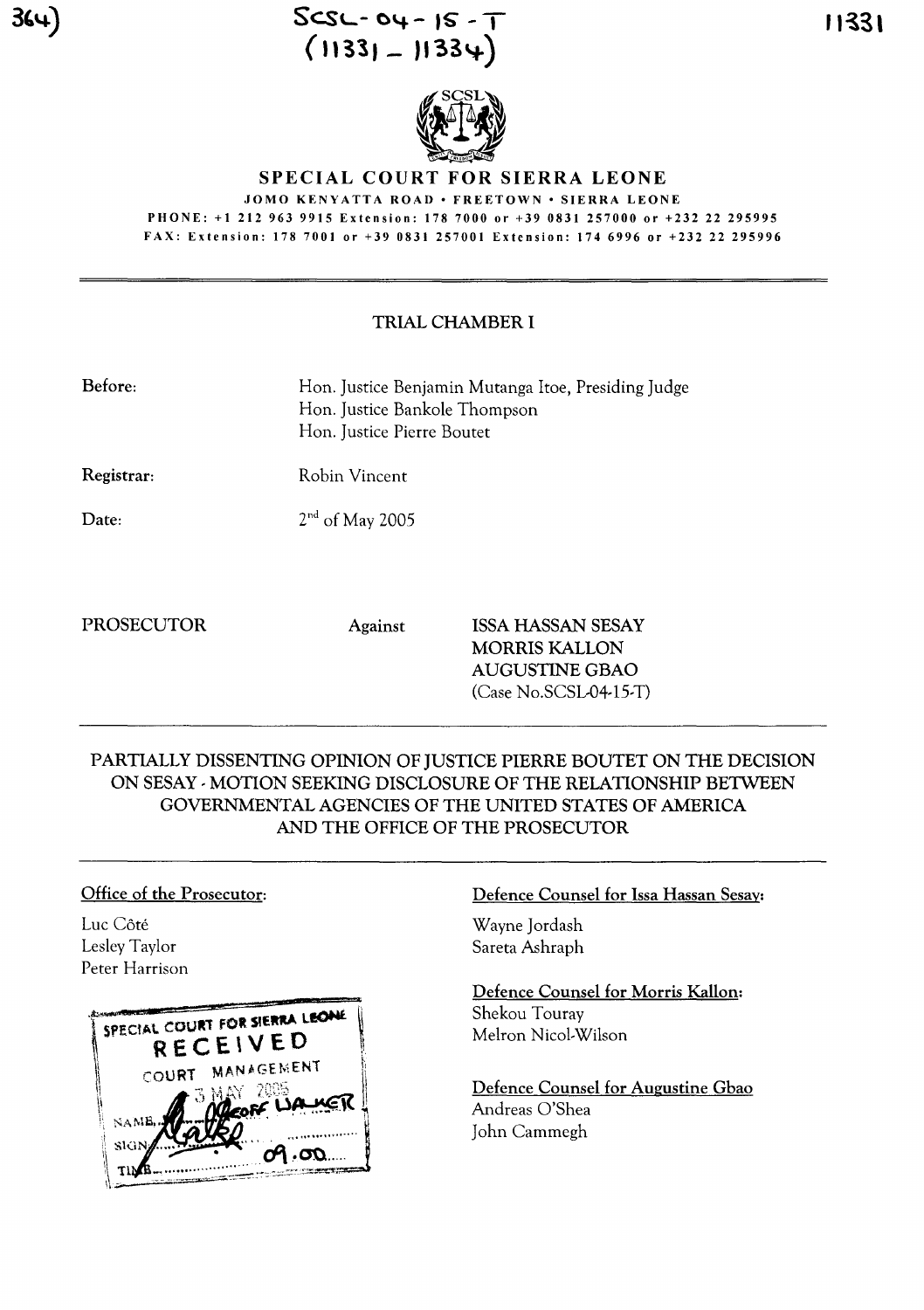1. I have had the benefit of reading the reasons of my learned brothers Hon. Justice ltoe and Hon. Justice Thompson in relation to the matter raised by the Defence in their Application in item (v) requesting the disclosure of the assistance offered and given to General Tarnue by Dr. White and other investigators from the Office of the Prosecutor. As already stated in the Decision of Trial Chamber I, I am in agreement and concur with their reasons and findings on all of the issues raised and disposed of in that Decision with the exception of this Defence issue for the reasons discussed below.

2. The Defence asserts that the evidence concerning the assistance provided by Dr. White to General Tarnue in terms of his relocation or asylum claim is exculpatory in that it may impact on the Court's assessment of the credibility of General Tarnue, a witness for the Prosecution. The Prosecution asserts that there is no evidentiary basis to support granting this relief in the evidence relating to these topics elicited before the Court. I note, however, that although the details of the assistance he might have received were not always clear during his testimony, there is *prima facie* evidence when considering General Tarnue's evidence that he would have received some assistance in various forms from the Prosecution as to his relocation and that of his family and as to his asylum claim.

3. With regard to whether the Prosecution is in possession of this information, I am mindful that the Defence is requesting disclosure of information relating to assistance given by persons who are part of the Office of the Prosecutor. Based upon the evidence, it would appear that Dr. White who is part of the Office of the Prosecutor would be a source of information as to what role the Prosecution had in the relocation and the asylum claim of General Tarnue. Undoubtedly with this in mind, the Prosecution asserts that the Defence can call other witnesses should it choose to do so. While this may be the case, this fact does not excuse the Prosecution from its obligations to disclose any exculpatory evidence in its possession.

4. As clearly stated in Rule 68, exculpatory evidence includes evidence known to the Prosecutor that may tend to affect the credibility of a Prosecution witness. Obviously, any evidence relating to matters or information which may affect the motivation of a witness to provide evidence is, in my opinion, relevant to assessing the witness' credibility. I am cognisant of the practice of the Prosecution to disclose to the Defence information relating to the funds that have been disbursed to Prosecution witnesses, either directly or through the payment of certain expenses, on this same basis.

Case No. SCSL-04-15-T 2. 2nd of May 2005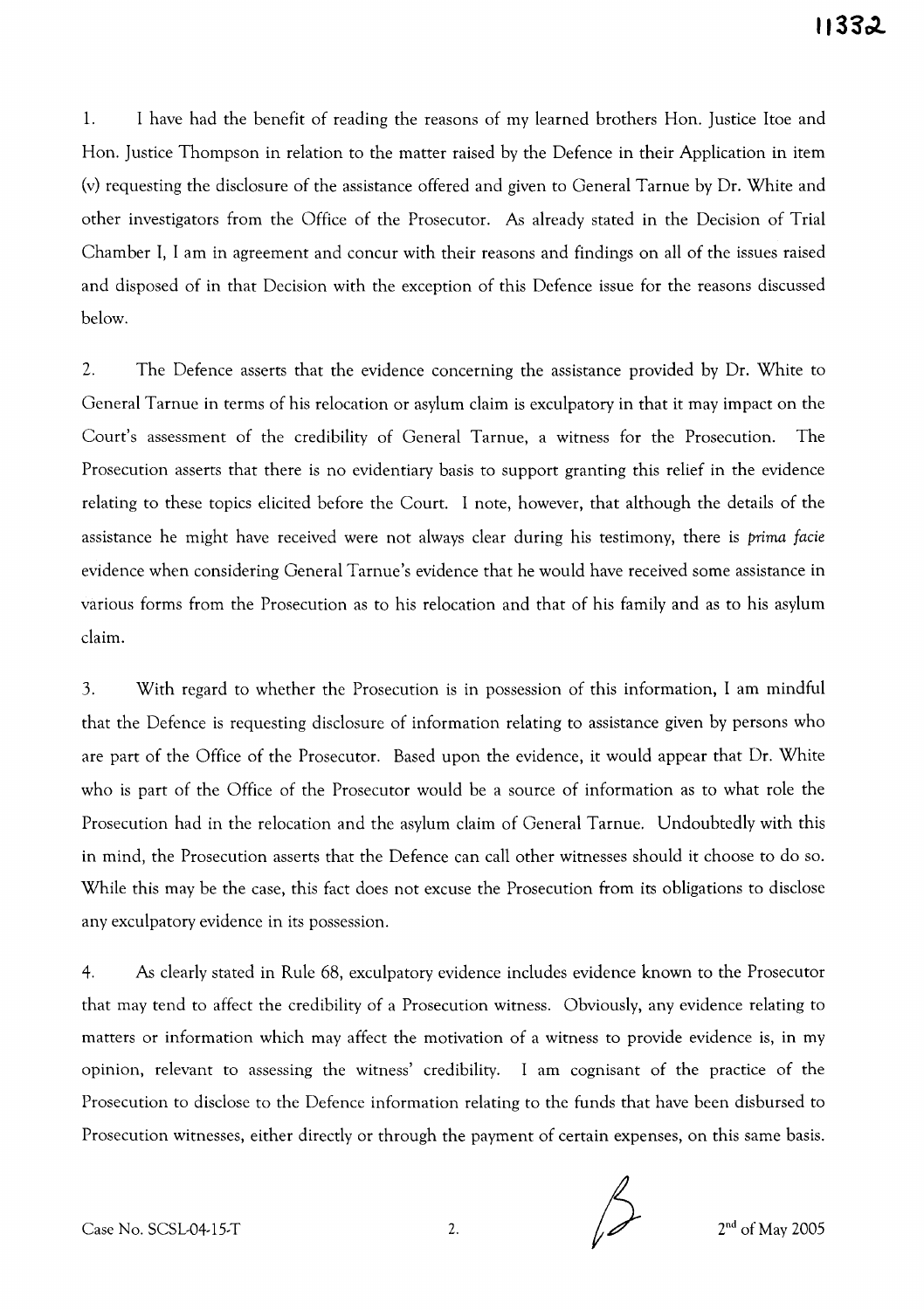Such information is not of a nature that substantially differs from the information now sought by the Defence in point (v) of this Application.

5. I certainly recognise the need of the Prosecution to ensure the safety and security of Prosecution witnesses which may involve the relocation of witnesses to countries outside of their home country. This being said, relocation of a witness and his or her family to a foreign country may also be seen as a benefit, or an economic or security advantage by that witness and can certainly be said to be of such a nature that it could affect the motivation of a witness to give evidence and, hence, could impact on the credibility of this witness.

6. As a result, I am satisfied that information regarding the fact that a relocation has occurred and, in general, the conditions of that relocation such as permanency or temporary nature of the relocation or whether it entails other benefits may affect the credibility of a witness' testimony. Similarly, any assistance provided by the Prosecution in the asylum claim of a witness may also be considered as possibly affecting the credibility of a witness and be evidence known to the Prosecution as envisaged by Rule 68. Furthermore, I find considering my aforementioned comments that such evidence would constitute a *prima facie* case which, in the words of the Trial Chamber of the International Tribunal for the Former Yugoslavia in the *Blaskic* case, "would make probable the exculpatory nature of the materials sought." $1$ 

7. Consequently, I would find that the Prosecution is required to disclose any evidence within its possession relating to assistance given by the Prosecution or its agents to General Tarnue regarding the fact that a relocation has occurred and, in general, the conditions of that relocation, more specifically whether the relocation is permanent or temporary and the extent of the benefits associated to the relocation and particularly whether any form of assistance, financial or otherwise, may have been provided to him and/or his family regarding his asylum claim.

# **FOR ALL THE ABOVE** REASONS,

8. In light of the submissions made and giving due consideration of the applicable jurisprudence, I would grant the Defence request for disclosure under point (v) and order the

<sup>1</sup> *Prosecutor v. Blaskic,* IT-95-14, Decision on *the Production of Discovery Materials,* 27 January 1997, para. 49.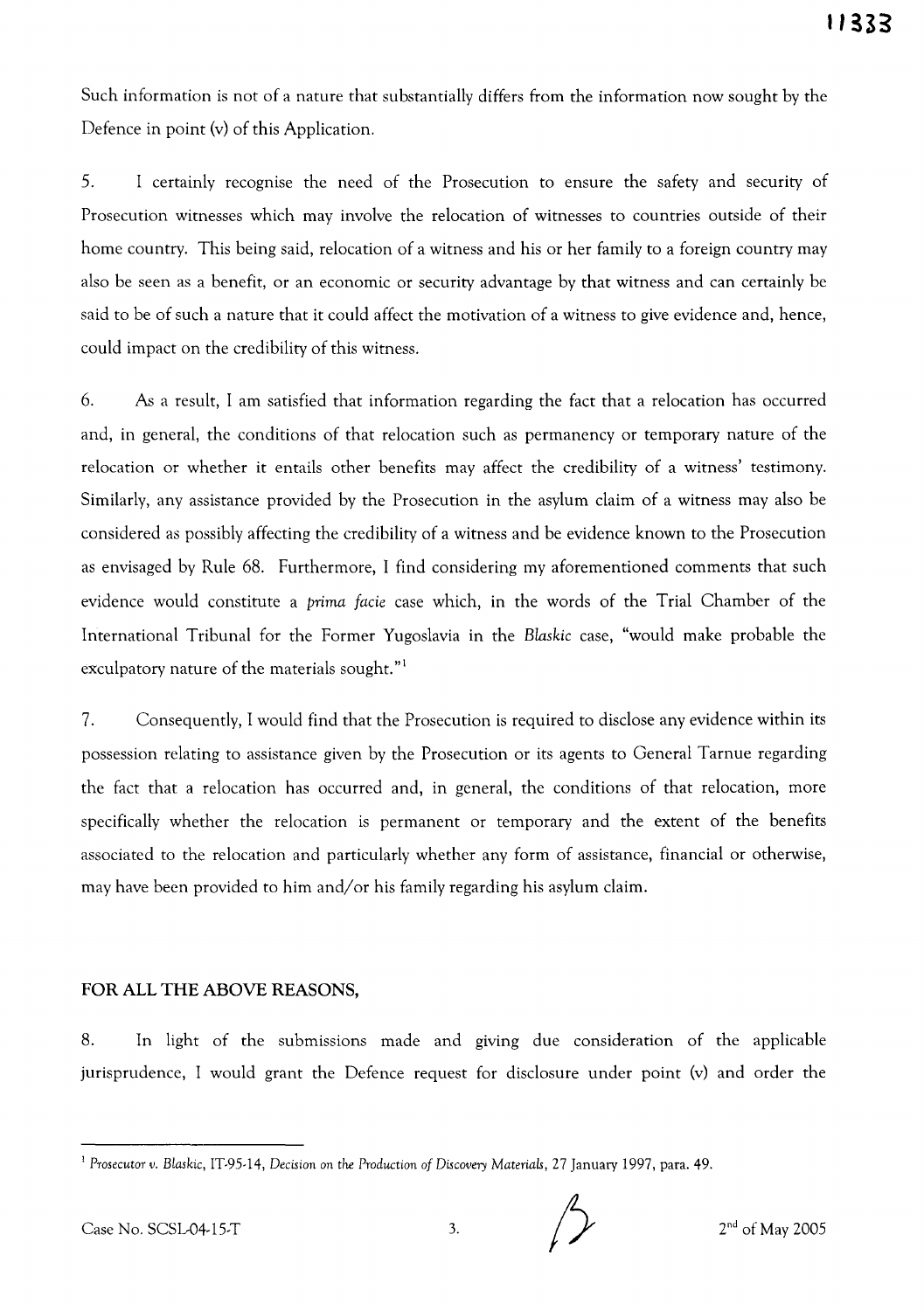Prosecution pursuant to Rule 68 any information in any form relating to "[wlhat assistance was offered and given to General Tarnue by Dr White and/or any other investigator."

Done at Freetown, Sierra Leone, this 2<sup>nd</sup> day of May 2005  $\leq$  $\overline{\mathcal{L}}$ Hon. Justice Pierre Boutet erra Leone] **ZED** 

ò,